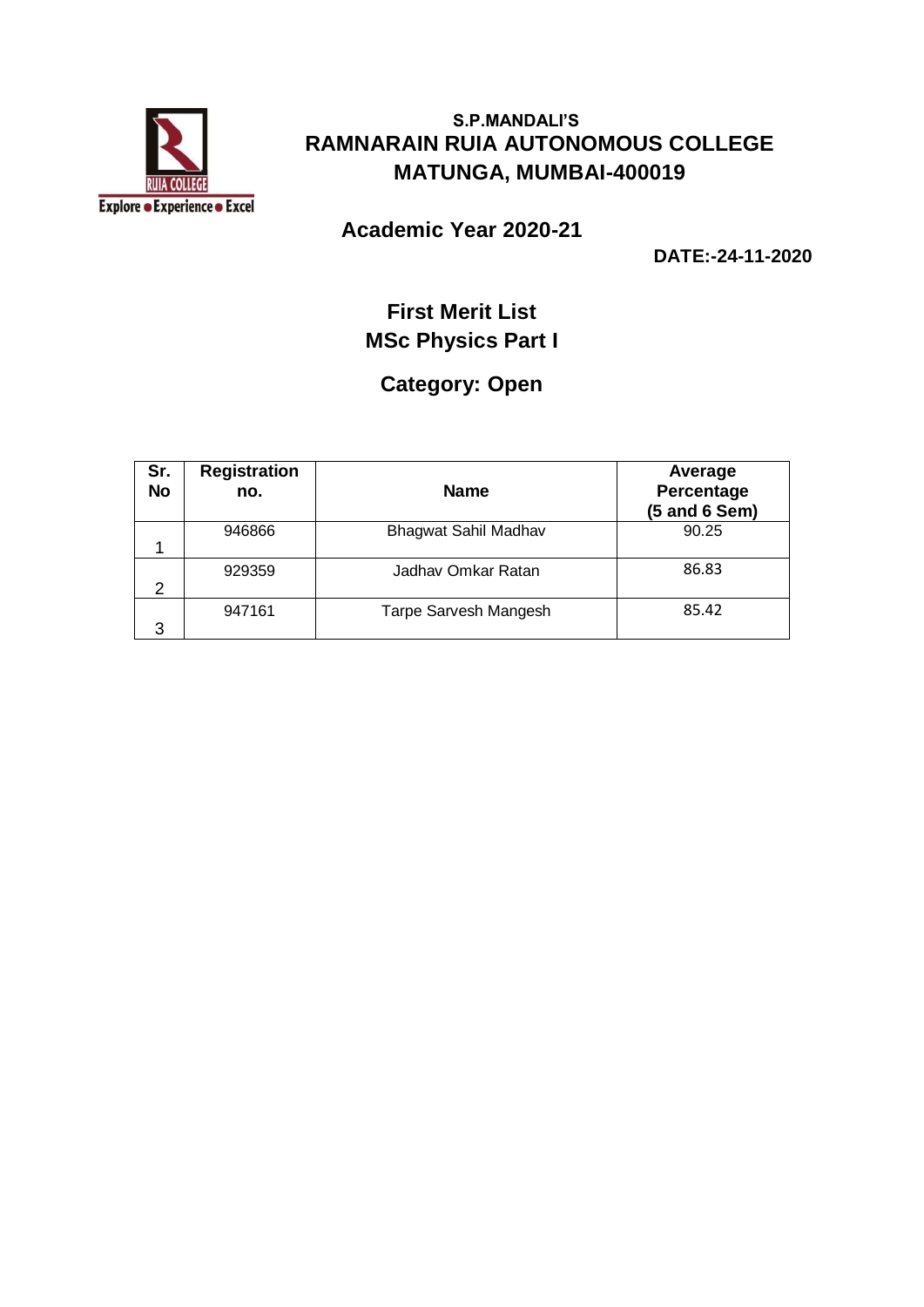

### **Academic Year 2020-21**

**DATE:-24-11-2020**

## **First Merit List MSc Physics Part I**

# **Category: EWS**

| Sr.<br><b>No</b> | <b>Registration</b><br>no. | <b>Name</b>                  | Average<br>Percentage<br>$(5$ and $6$ Sem) |
|------------------|----------------------------|------------------------------|--------------------------------------------|
|                  | 948246                     | <b>Thorat Pratik Devidas</b> | 82.92                                      |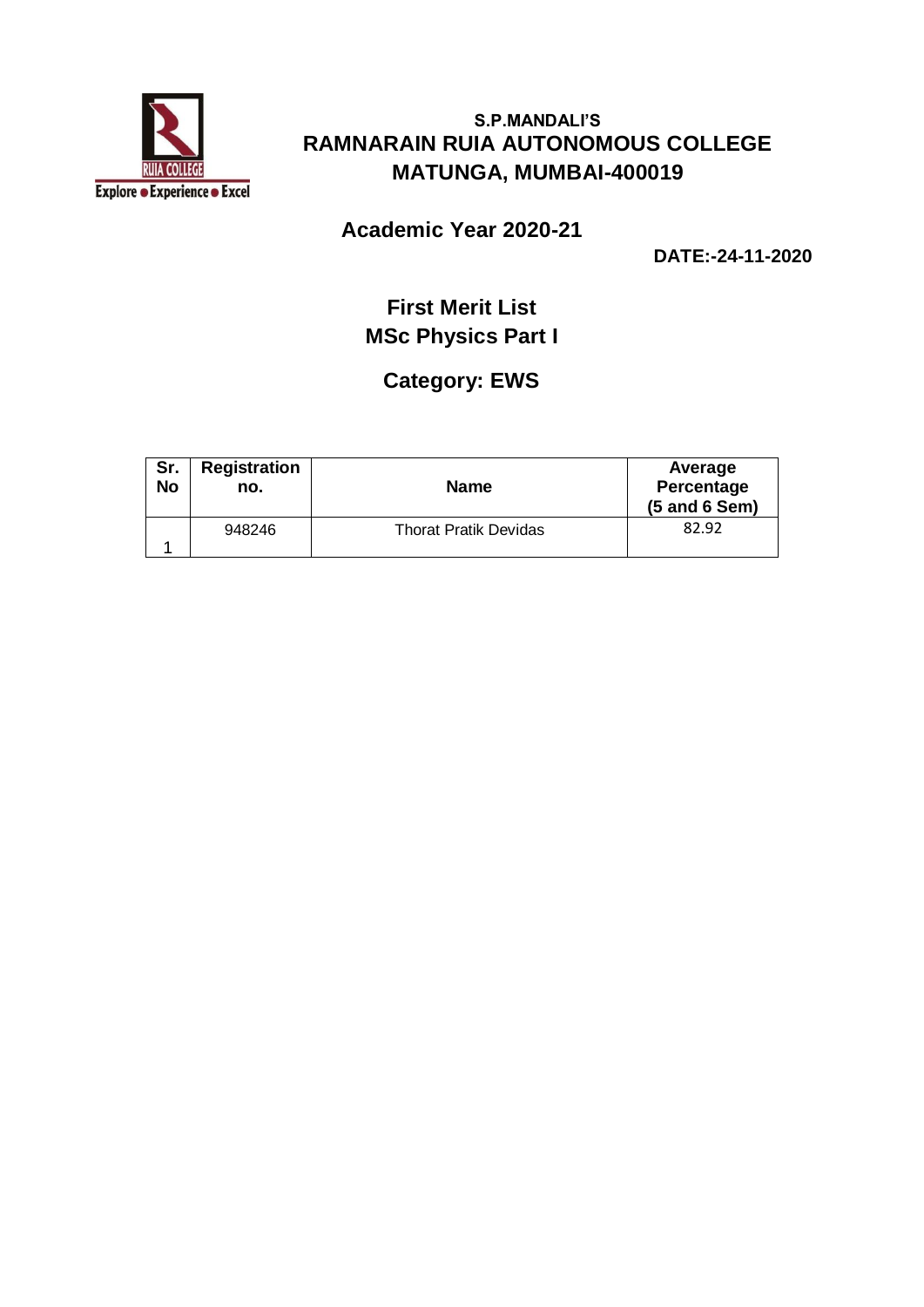

### **Academic Year 2020-21**

**DATE:-24-11-2020**

## **First Merit List MSc Physics Part I**

## **Category: SC**

| Sr.<br>No. | <b>Registration</b><br>no. | <b>Name</b>         | Average<br>Percentage<br>(5 and 6 Sem) |
|------------|----------------------------|---------------------|----------------------------------------|
|            | 947658                     | Kadam Campal Deepak | 71.17                                  |
| ົ          | 928200                     | Sahil Thorawade*    | 70.75                                  |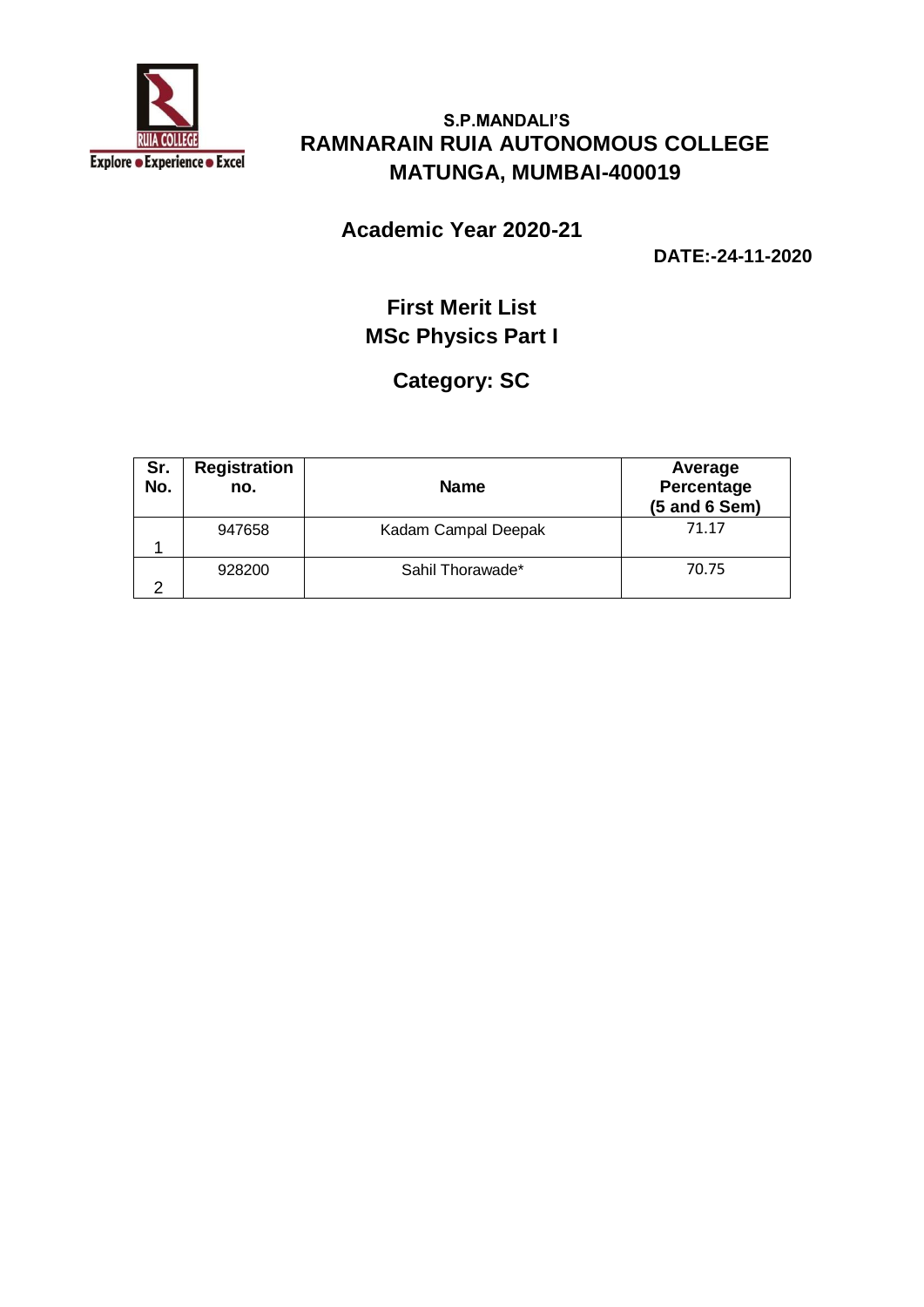

**Academic Year 2020-21**

**DATE:-24-11-2020**

# **First Merit List MSc Physics Part I**

### **Category: ST**

| Sr.<br><b>No</b> | <b>Registration</b><br>no. | <b>Name</b>               | Average<br>Percentage<br>$(5$ and $6$ Sem) |
|------------------|----------------------------|---------------------------|--------------------------------------------|
|                  |                            | No ST candidate available |                                            |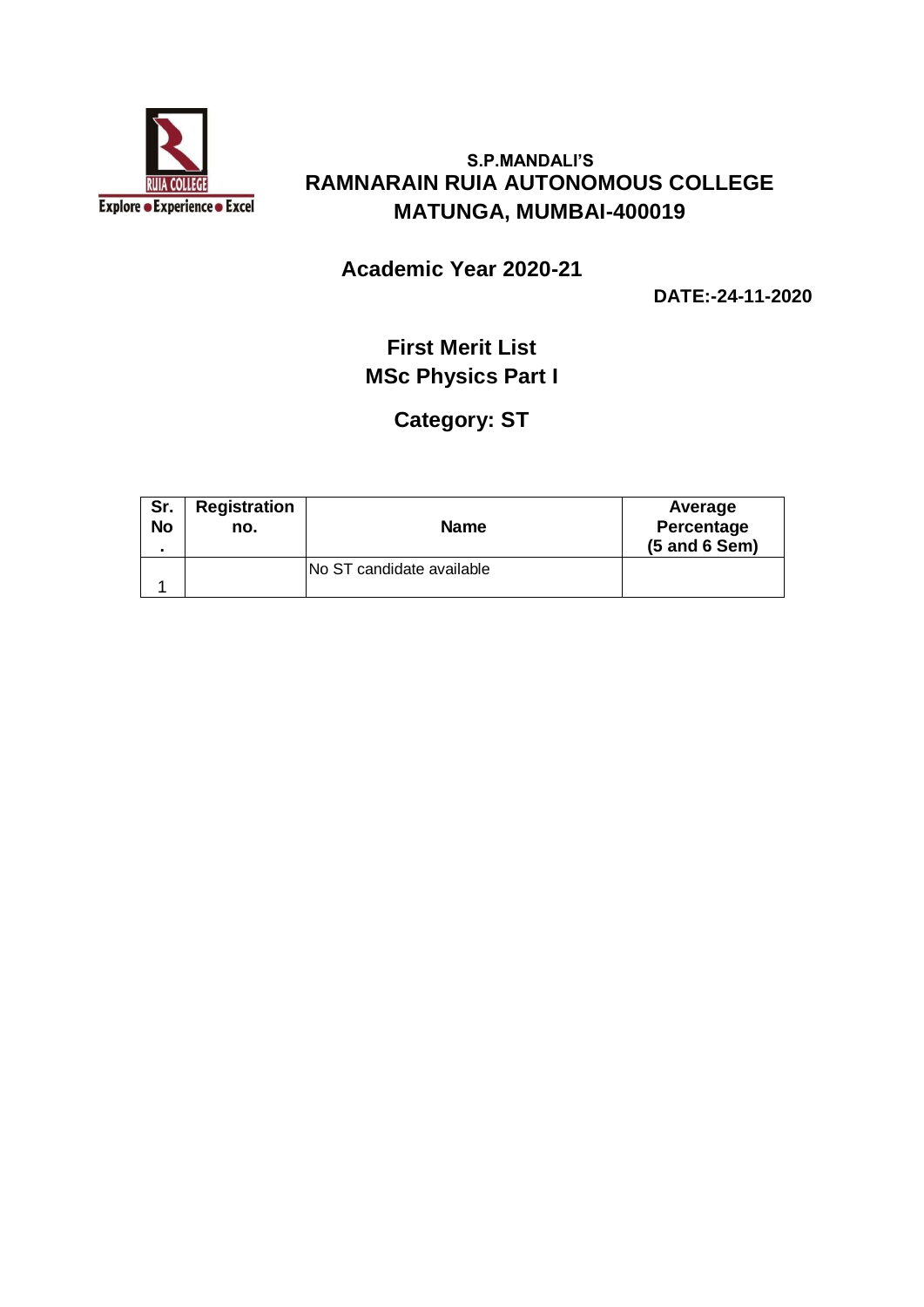

**Academic Year 2020-21**

**DATE:-24-11-2020**

# **First Merit List MSc Physics Part I**

## **Category: OBC**

| Sr.<br><b>No</b> | <b>Registration</b><br>no. | <b>Name</b>                 | Average<br>Percentage<br>$(5$ and $6$ Sem) |
|------------------|----------------------------|-----------------------------|--------------------------------------------|
| 1.               | 927237                     | Kanekar Madhukar Shivprasad | 84.25                                      |
| っ                | 949962                     | Ansari Umair                | 81.67                                      |
|                  |                            |                             |                                            |